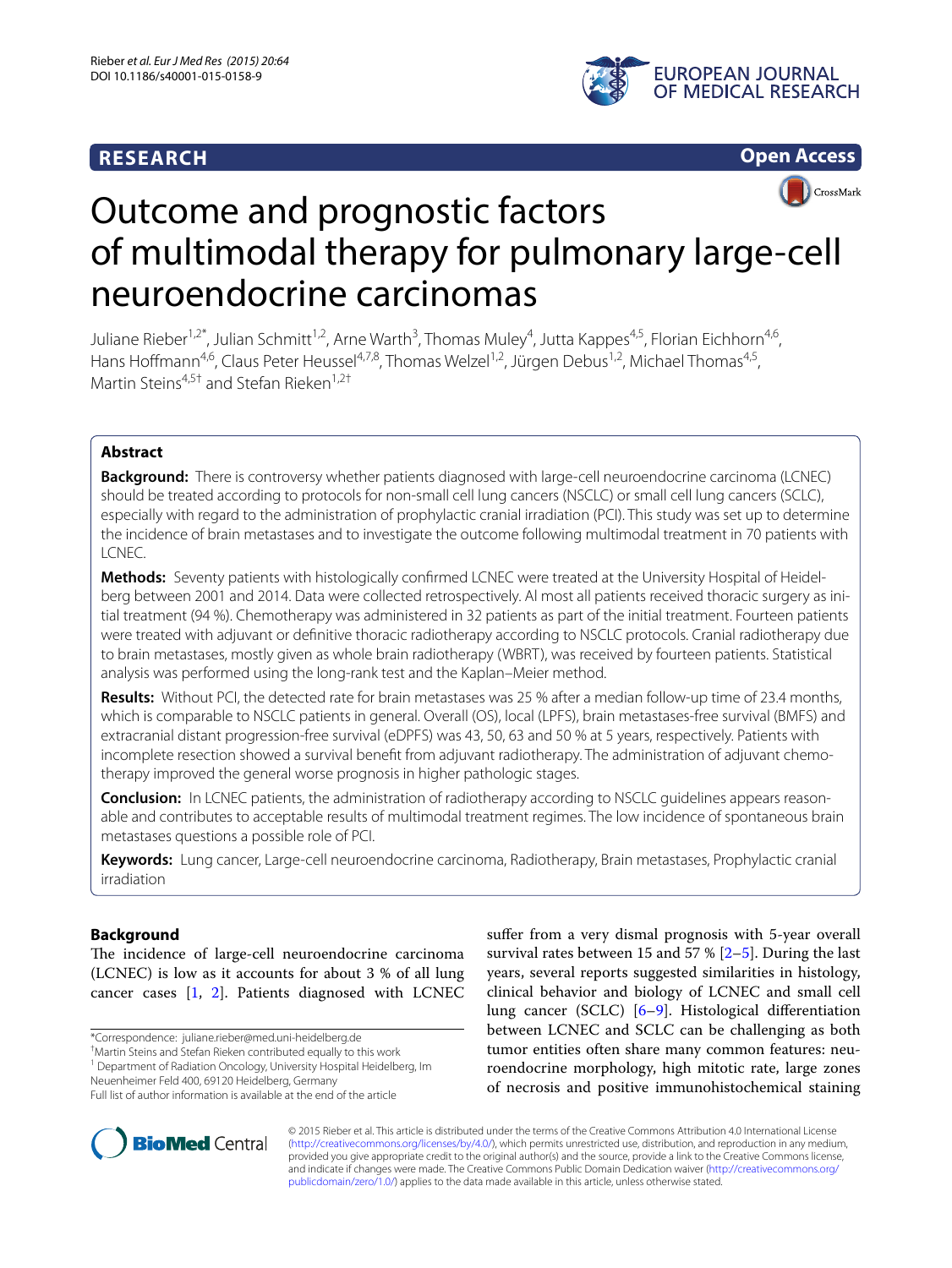for neuroendocrine markers [[10,](#page-6-5) [11](#page-6-6)]. Furthermore, both LCNEC and SCLC are characterized by common clinical aspects including a predominance of males and smokers and aggressive clinical courses [[11](#page-6-6)[–13](#page-6-7)]. In addition, Jones et al. found comparable genetic alterations in LCNEC and SCLC and were unable to distinguish LCNEC from SCLC by gene expression profiling [\[14](#page-6-8)]. However, Ullmann et al. and Hiroshima et al. showed that LCNEC and SCLC harbor distinct morphological, phenotypical and genetical differences [\[15](#page-6-9), [16](#page-6-10)]. Moreover, analyzing 1,211 patients with LCNEC from the Surveillance, Epidemiology, and End Results (SEER) program of the US National Cancer Institute, Varlotto et al. reported that the clinical, histopathological and biological characteristics of LCNEC were more similar to large-cell carcinoma than to SCLC [[17\]](#page-6-11). Additionally, the World Health Organization still categorizes LCNEC in the group of NSCLC.

Due to the complex clinical, histopathological and biological characteristics of LCNEC, it remains uncertain whether patients diagnosed with LCNEC should be treated according to NSCLC-based or SCLC-based regimes [\[11](#page-6-6), [13](#page-6-7), [17](#page-6-11)]. Current treatment strategies for patients with LCNEC are a mixture between guidelines for NSCLC and SCLC patients: while surgical resection is recommended for all non-metastatic stages analog to NSCLC treatment guidelines, adjuvant chemotherapy (when needed) is administered according to SCLC protocols [[13](#page-6-7), [18\]](#page-6-12).

In general, treatment strategies also differ strongly between SCLC and NSCLC regarding radiotherapy. Patients diagnosed with SCLC with cN0 and pN1 nodal involvement (limited stage) are treated with thoracic radiotherapy, while patients with NSCLC only benefit from adjuvant radiotherapy in N2 nodal stages [[19](#page-6-13)[–21](#page-6-14)]. Prophylactic cranial irradiation (PCI) is recommended in patients with SCLC, as it prolongs both disease-free and overall survival [[22](#page-6-15), [23](#page-6-16)]. On the contrary, PCI is not administered in patients with NSCLC, as Gore et al. only showed a decreased rate of brain metastases after PCI and were not able to detect any significant improvement of overall and disease-free survival after PCI in stage III lung cancer [\[24](#page-7-0)]. As treatment strategies vary strongly between SCLC and NSCLC, it is of major interest to find out more about the appropriate treatment regarding radiotherapy for patients with LCNEC.

## **Methods**

Between 2001 and 2014, seventy patients with histologically confirmed large-cell neuroendocrine carcinoma of the lung were treated at the University Hospital in Heidelberg, Germany. This retrospective analysis was performed with ethical approval by the ethic committee of

the University Hospital Heidelberg. Median follow-up time was 23 months (range 0–155 months). One patient was lost to follow-up after 18 months. Detailed patients' characteristics are shown in Table [1.](#page-1-0) For tumor grading and staging, the 7th lung cancer TNM classification was used [[25,](#page-7-1) [26\]](#page-7-2). In our cohort, most patients suffered from locally advanced stages (IIA–IIIB), while stage IV was only detected in seven patients.

Almost all patients underwent thoracic surgery as part of the initial treatment (93 %) (Table [1](#page-1-0)). According to current discussions and treatment recommendations, even some patients in oligometastatic tumor stage IV who were in good general health conditions and only suffered from few comorbidities received thoracic surgery

<span id="page-1-0"></span>**Table 1 Characteristics of 70 patients diagnosed with large-cell neuroendocrine carcinoma of the lung**

| Factor                                 | LCNEC $(n = 70)$ |
|----------------------------------------|------------------|
| Sex                                    |                  |
| Male                                   | 52 (72 %)        |
| Female                                 | 18 (28 %)        |
| Median age (range)                     | 63 years (41-81) |
| Over 70 years                          | 20 (29 %)        |
| Under 70 years or 70 years             | 50 (71 %)        |
| TNM stage (7th classification)         |                  |
| A/ B                                   | 9/10             |
| IIA/IB                                 | 15/9             |
| IIIA/IIIB                              | 18/2             |
| IVA/IVB                                | 7                |
| Thoracic surgery                       | 66 (94 %)        |
| Primary                                | 65 (93 %)        |
| Wedge resection                        | 4(6%)            |
| Lobectomy                              | 53 (81 %)        |
| Bilobectomy                            | 3(5%)            |
| Pneumonectomy                          | 5(8%)            |
| Chemotherapy                           | 36 (51 %)        |
| Definitive                             | 4(6%)            |
| Adjuvant                               | 32 (46 %)        |
| Relapse/progress                       | 14 (20 %)        |
| Thoracic radiotherapy                  | 17 (24 %)        |
| Definitive                             | 4(6%)            |
| Adjuvant/additive                      | 10 (14 %)        |
| Relapse/progress                       | 3(4%)            |
| First line therapy brain metastases    | 17 (24 %)        |
| Resection                              | 7 (10 %)         |
| Stereotactic irradiation               | $2(3\%)$         |
| Whole brain irradiation                | 6(9%)            |
| Best supportive care                   | 2(3%)            |
| Prophylactic cranial irradiation (PCI) | 3(4%)            |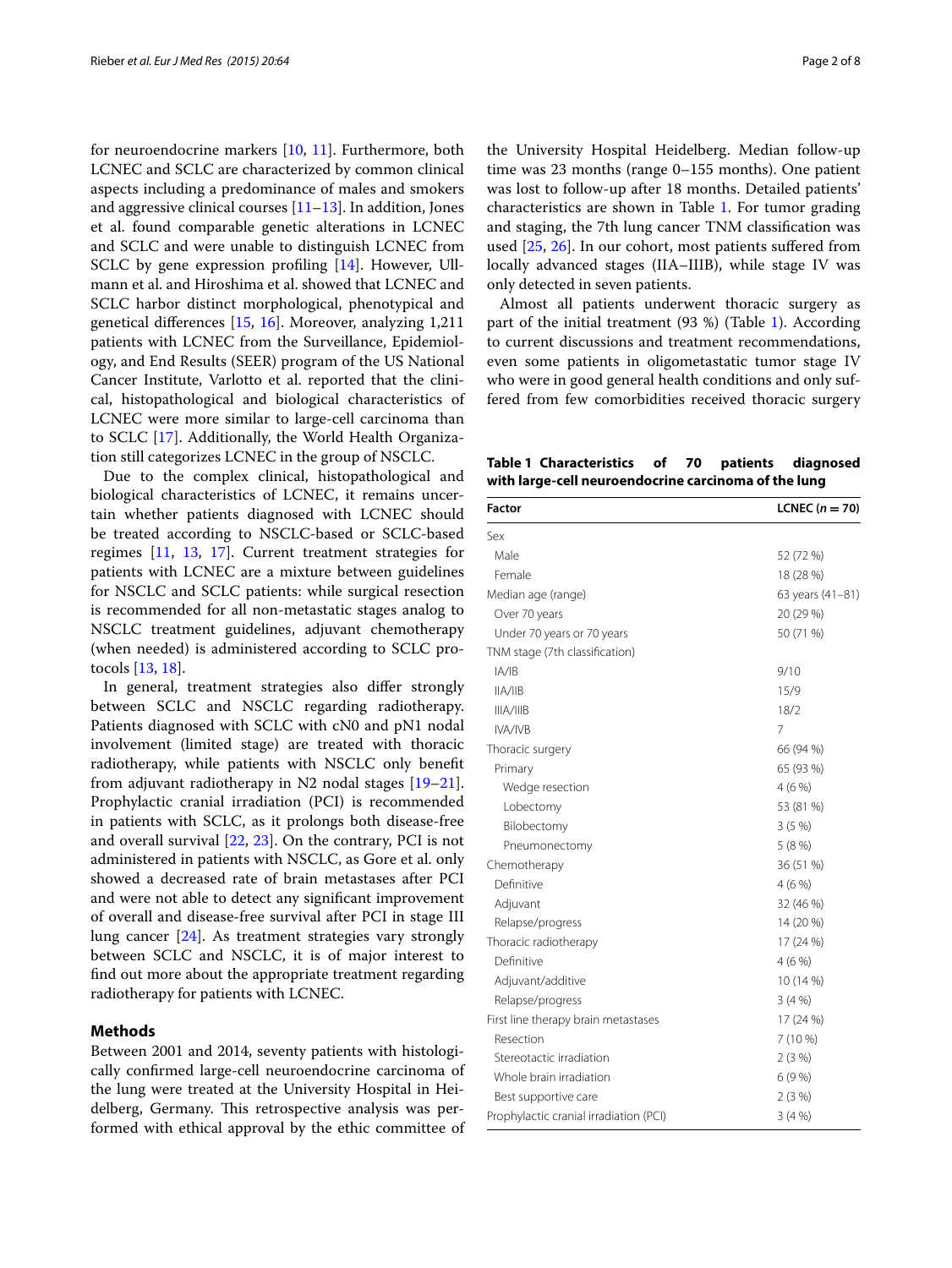[[27,](#page-7-3) [28\]](#page-7-4). The discussion upon treatment in any case was taken by an interdisciplinary tumorboard conference.

Depending on comorbidity, age and cardiopulmonal function, chemotherapy was mostly administered postoperatively in stage IIA–IIIA according to the German S3-guideline [\[29\]](#page-7-5). The types of chemotherapeutic regimes were decided by the treating interdisciplinary team according to the current German S3-guideline at that time (Table [2\)](#page-2-0).

Thirty-two patients received adjuvant chemotherapy after thoracic surgery. Of these patients, sixteen patients were treated according to SCLC-based regimes, while the further sixteen patients received chemotherapeutic treatment according to NSCLC-based regimes (Table [2](#page-2-0)). Stage IV patients without surgical resection were subjected to primary palliative (radio-) chemotherapy. Upon metastatic recurrence, seven patients received palliative chemotherapy.

Postoperative thoracic radiotherapy was administered in N2 stages and incomplete resections (R1 or R2). Doses with 50–60 Gy were used. Patients diagnosed with tumors at higher stages without surgical treatment options were treated with simultaneous radiochemotherapy administering photon doses of 66.0–70.5 Gy.

Two patients already suffered from brain metastases at the date of initial diagnosis, while seventeen patients developed brain metastases during follow-up time. All patients either received contrast-enhanced CT or MRI scan of the brain at initial diagnosis for staging. Before 2010, only CT scans were performed, afterwards 48 % of the patients were subjected to cranial staging with MRI. Treatment for brain metastases comprised whole brain radiotherapy, stereotactic irradiation and surgery. Three patients with locally advanced tumors received (PCI) with a total dose of 30.0 Gy, single dose 2.0 Gy at initial diagnosis of LCNEC. Two of these patients received MRI

<span id="page-2-0"></span>**Table 2 Different adjuvant chemotherapeutic regimes used in treatment of patients with LCNEC**

| Chemotherapeutic regime | Ν  |
|-------------------------|----|
| SCLC-based regimes      |    |
| Cisplatin/etoposide     | 11 |
| Carboplatin/etoposide   | 5  |
| NSCLC-based regimes     |    |
| Carboplatin/paclitaxel  | 3  |
| Carboplatin/gemcitabine |    |
| Carboplatin/vinorelbine | 3  |
| Cisplatin/permetrexed   |    |
| Cisplatin/vinorelbine   | 5  |
| Cisplatin/doxetaxel     | 2  |
| Gemcitabine             | 1  |

scans, while one patient was staged using cranial CT due to claustrophobia.

#### **Statistical analysis**

Overall survival (OS) was calculated in months from the date of initial diagnosis until the last date of follow-up or death. Progression-free survival (PFS), local progression-free survival (LPFS), brain metastases-free survival (BMFS) and extracranial distant progression-free survival (DPFS), as well as brain metastases-free survival, were calculated from the date of primary diagnosis until the first imaging diagnosis of recurrent disease. Death due to any cause or lost to follow-up (one patient) was taken as an event. Data analysis was censored as not all patients suffered from an event during follow-up time. The Kaplan–Meier method was used to display results. Survival curves were compared between groups in a univariate analysis using the long-rank test. All statistical analyses were performed with a software tool (SPSS 20.0).

### **Results**

The follow-up period for the patients in this study ranged from 0 months to 155 months. The median follow-up time was 23 months. The survival curve for the seventy patients with LCNEC is shown in Fig. [1](#page-3-0)a. The 2-year and the 5-year overall survival rates (OS) were 74 and 43 %, respectively. Survival was dependent on tumor stage: patients with stage I–II LCNEC showed 2- and 5-year overall survival rates of 67 and 48 %, while patients diagnosed with stage III–IV LCNEC had a 2- and 5-year overall survival of 39 and 29 %. 2- and 5-year progression-free survival rates (PFS) were 74 and 38 %, respectively (Fig. [1b](#page-3-0)). Local progression-free survival was 75 % after 2 years and 50 % after 5 years (Fig. [1](#page-3-0)c). 2- and 5-year extracranial distant progression-free survival was 53 and 50 %, respectively (Fig. [1](#page-3-0)d).

## **Brain metastases**

Seventeen patients (25 %) were diagnosed with brain metastases during follow-up. While 9 patients only suffered from 1 to 2 brain metastases, 8 patients presented with disseminated metastases (more than three). Patients presenting with 1–2 metastases either received surgical resection or radiosurgery. Hence, brain metastases-free survival was 85 % after 2 years and 63 % after 5 years (Fig. [2](#page-4-0)a). Brain metastases-free survival was not influenced by age and sex. Interestingly, the development of brain metastases was significantly associated with pathologic stage when comparing stage I vs. stage II–IV tumors  $(p = 0.045;$  Fig. [2b](#page-4-0)).

Patients with brain metastases suffered from significantly reduced overall survival with 2- and 5-year rates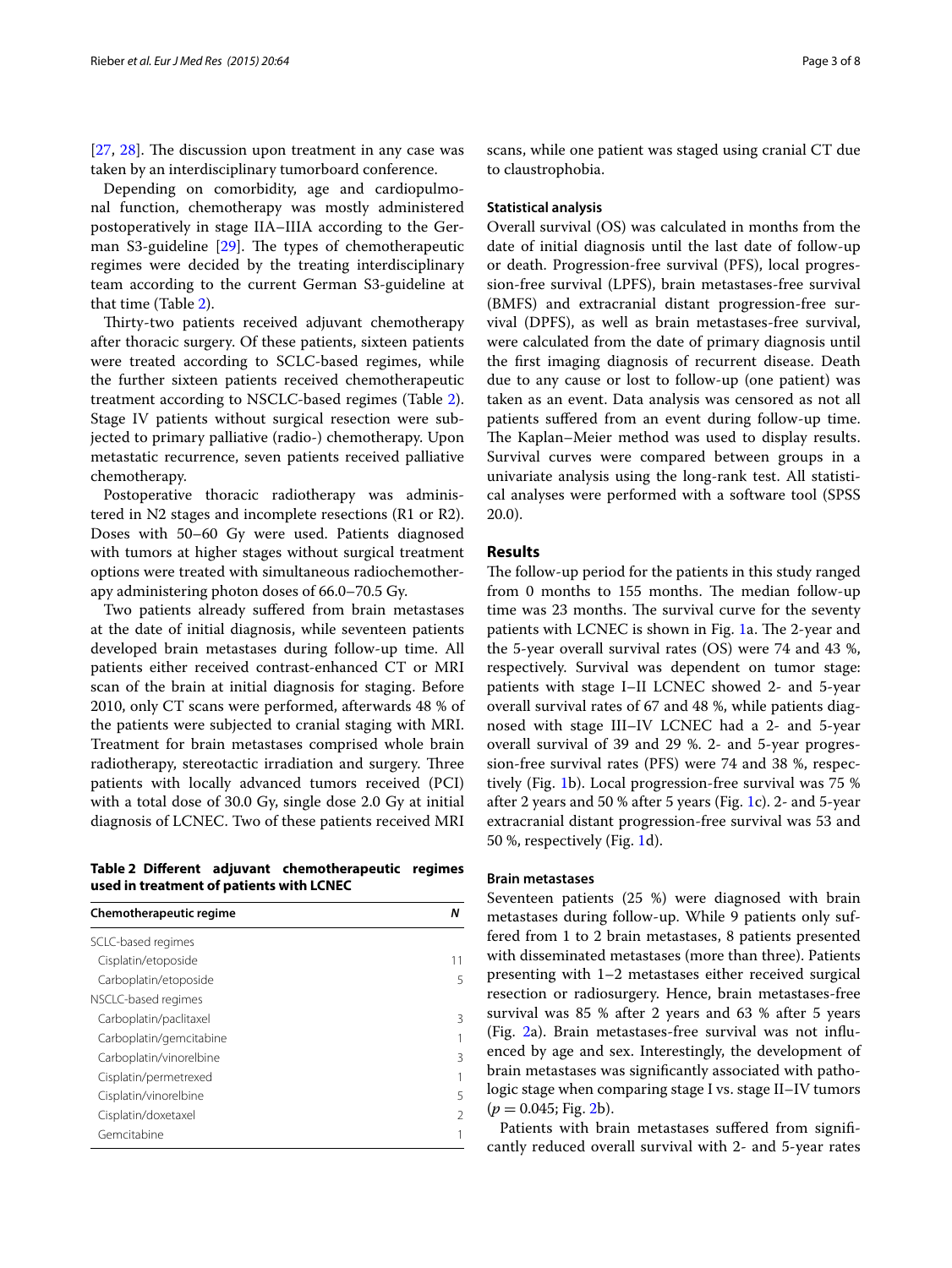

<span id="page-3-0"></span>of 37 and 16 %, while patients without brain metastases showed 2- and 5-year overall survival rates of 69 and 54 %, respectively ( $p = 0.002$ ). Along with the introduction of SCLC-derived chemotherapy regimes, three patients with advanced tumor stages received prophylactic cranial irradiation (PCI). Patients with PCI did not develop brain metastases during follow-up time (8.2 months). During follow-up time, 37 (53 %) LCNEC patients developed progression with local relapse in 25 patients (36 %) and distant progression in 28 patients  $(40 \%)$ . First relapse was distant in 6  $(16 \%)$  and combined local and distant at the same time in 31 patients (83.4 %).

Apart from the patients with cerebral metastases, 17 patients (24 %) developed distant metastases: liver (7), bone (7), adrenal (4) and lung (2).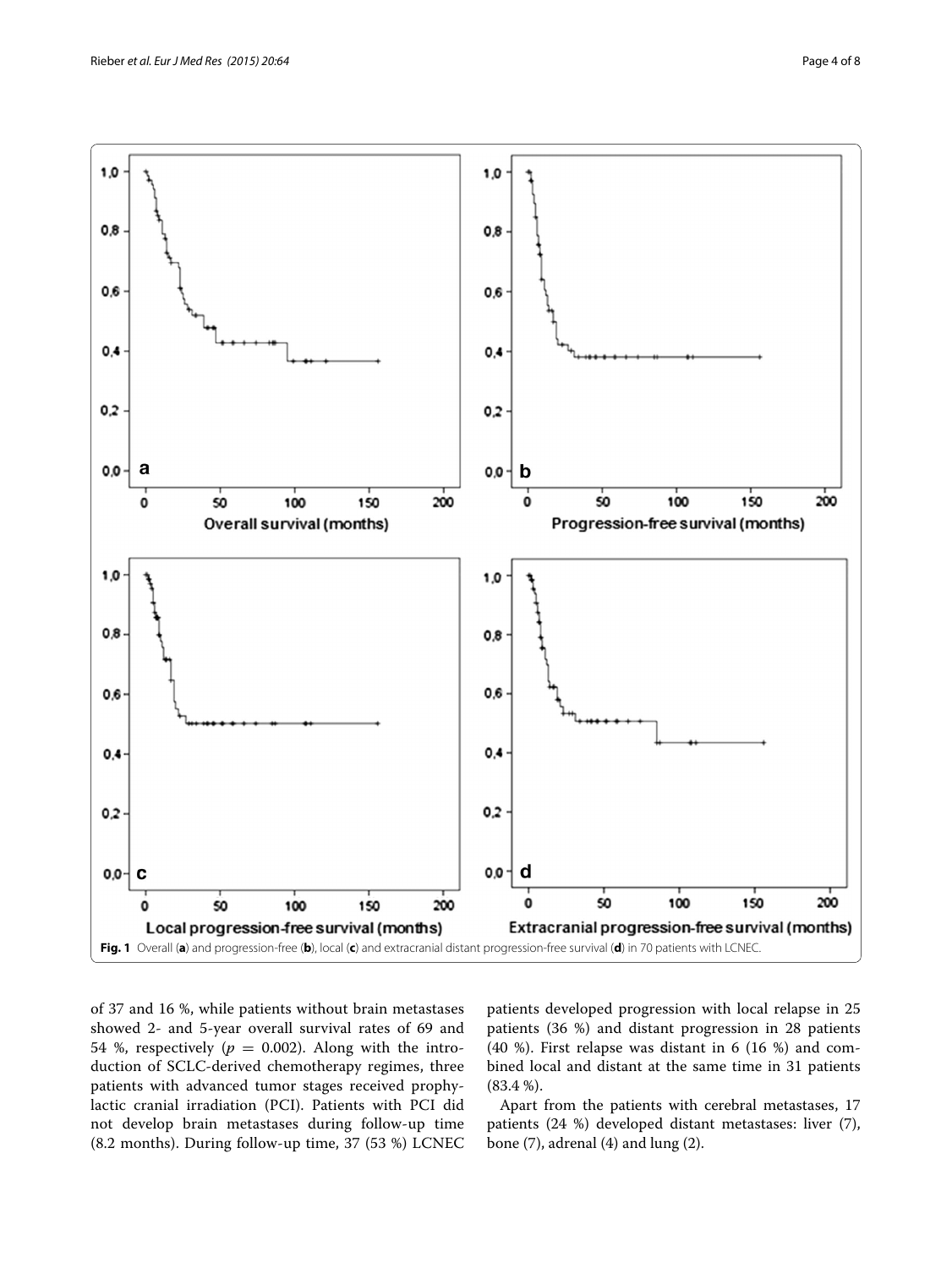

## <span id="page-4-0"></span>**Treatment concepts**

Patients with incompletely resected LCNEC tumors received postoperative radiotherapy and showed noninferior survival rates with 2- and 5-year overall survival of 50 and 30 %, respectively ( $p = 0.89$ ). In addition, we analyzed the different treatment concepts regarding overall and disease-free survival. Chemotherapy was administered in heterogeneous regimes (Table [2\)](#page-2-0). According to the German S3-guideline, patients in higher stages were treated with adjuvant chemo-, radio- or radiochemotherapy after primary resection [[29\]](#page-7-5). Regarding overall survival, we compared patients who only received resection as primary treatment ( $n = 34$ ; 53 %) to the patients who were treated with resection and adjuvant chemo-, radioor radiochemotherapy, mainly because of higher tumor stages ( $\geq$ IIIA) (*n* = 30; 47 %). Both groups did not differ in overall survival ( $p = 0.298$ ) (Fig. [3\)](#page-4-1). Additionally, local progression-free survival was also not significantly different between these two groups ( $p = 0.412$ ). Furthermore, comparing chemotherapy regimes derived from SCLC vs. NSCLC protocols, we did not detect a difference in treatment results and patient outcome.

## **Discussion**

In the present study, we evaluated incidence of brain metastases, treatment outcome and prognostic factors in 70 patients with LCNEC who received multimodal treatment. In our cohort, 17 patients (25 %) were diagnosed with brain metastases during follow-up of 2 years.



<span id="page-4-1"></span>In NSCLC, 20–30 % of patients are diagnosed with brain metastases, while in SCLC already 50 % of patients suffer from brain metastases 2 years after initial diagnosis [[22,](#page-6-15) [30](#page-7-6), [31](#page-7-7)]. Due to the complex clinicopathological and biological features of patients with LCNEC, there is no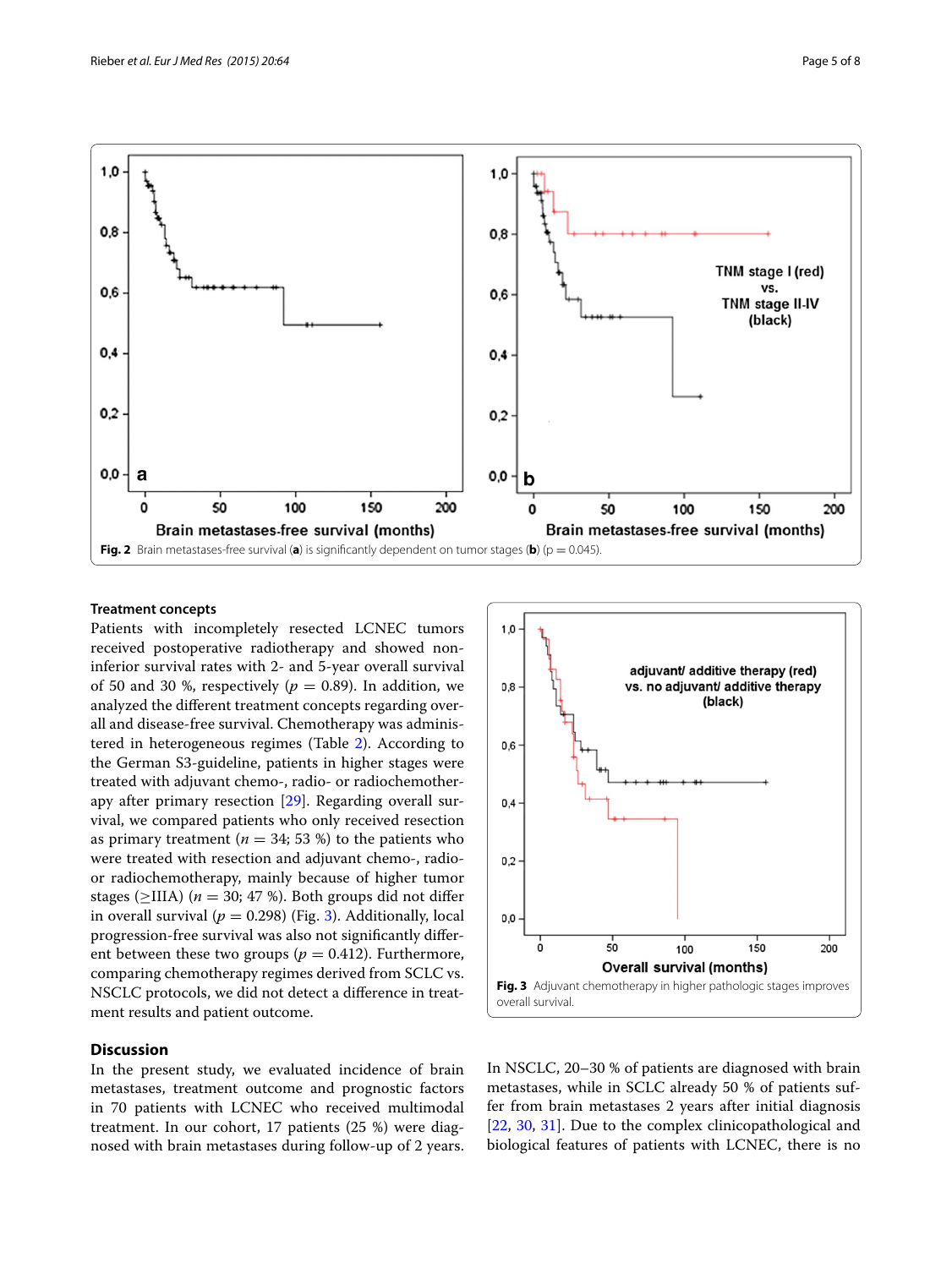consensus on whether LCNEC should be treated according to SCLC or NSCLC protocols [[13](#page-6-7)]. Among others, Sun et al. claimed that LCNEC should receive treatment similar to SCLC, while Varlotto et al. insisted on treating LCNEC with NSCLC treatment regimes [\[11](#page-6-6), [17](#page-6-11), [32](#page-7-8)]. As Aupérin et al. showed that prophylactic cranial irradiation (PCI) improves both overall and disease-free survival among patients with limited disease SCLC in complete remission, PCI became standard treatment in patients with limited disease SCLC [\[22](#page-6-15), [29\]](#page-7-5). Some years later, Slotman et al. established PCI for patients with extensive disease SCLC [[23\]](#page-6-16). Regarding patients diagnosed with NSCLC, prophylactic cranial irradiation is usually not recommended in higher pathologic stages. Gore et al. only detected a decreased rate of brain metastases after PCI and were not able to show any significant improvement of overall or disease-free survival after PCI in stage III lung cancer [\[24,](#page-7-0) [29](#page-7-5)]. Nevertheless, Iyoda et al. proposed that PCI might be promising for patients with LCNEC [\[33\]](#page-7-9). Indeed, the three patients who received PCI in our cohort did not develop brain metastases during follow-up time (8.23 months). However, in our study 25 % of patients developed brain metastases during follow-up which is comparable to patients with NSCLC and not to patients with SCLC. Similar to our results, Iyoda et al. showed that about 19 % of the analyzed LCNEC patients developed brain metastases [[32,](#page-7-8) [34\]](#page-7-10). Interestingly, the development of brain metastases was significantly associated with pathologic TNM stage in our cohort. We detected a continuous, non-saturable but shallow decline in brain metastases-free survival. In general, patients with SCLC in lower stages tend to show the greatest benefit from PCI [[22\]](#page-6-15). As on the one hand, only few LCNEC patients develop brain metastases and on the other hand, there was a strong correlation between pathologic stage and the development of brain metastases in our study, prophylactic cranial irradiation (PCI) in patients with LCNEC should be reconsidered thoroughly, especially in lower tumors stages.

LCNEC used to be only treated by resection in all tumor stages and therefore showed poor survival rates [[1,](#page-6-0) [35](#page-7-11), [36](#page-7-12)]. Adjuvant therapy, mainly chemotherapy, led to a subsequent improvement in survival in patients with higher tumor stages [\[5](#page-6-2), [37](#page-7-13), [38\]](#page-7-14). In NSCLC, adjuvant thoracic radiotherapy is only recommended in pN2 and higher nodal stages and after incomplete resection. On the contrary, patients with SCLC benefit from thoracic radiotherapy when diagnosed with cN0 and pN1 nodal involvement (limited stage) [[19–](#page-6-13)[21](#page-6-14), [29\]](#page-7-5). LCNEC tumors appear to be radiation responsive as patients with incompletely resected LCNEC and adjuvant radiotherapy showed non-inferior survival. However, excellent local control was detected in patients with limited thoracic

tumor extension. Hence, radiotherapy is not needed in lower tumor stages and should only be applied according to NSCLC treatment protocols.

Sarkaria et al. reported that LCNEC had a high response rate to platinum-based chemotherapy. Furthermore, resected advanced stage patients receiving combination neoadjuvant and (or) adjuvant chemotherapy tended to have a survival benefit [\[39\]](#page-7-15). Correspondently, additional treatment with adjuvant or additive chemo-, radio-, or radiochemotherapy in higher stage large-cell neuroendocrine carcinoma led to overall survival rates comparable to patients who underwent surgery only for low-stage NSCLC. This fact underlines the importance of adjuvant treatment in LCNEC regarding overall survival. Sun et al. revealed that the response rate to platinum-based chemotherapy was 60 % in LCNEC patients, whereas the response rate of non-platinumbased chemotherapy was only 11  $%$  [[11\]](#page-6-6). Interestingly, all but one patient in our cohort received adjuvant platinum-based chemotherapy which might have led to the improved survival rates. Yamazaki et al. also reported a similar response rate to platinum-based chemotherapy and suggested that the response rate of LCNEC patients was comparable to that of SCLC patients [[40](#page-7-16)]. Due to the good response rate to platinum-based chemotherapy and the partly comparable histopathological features of LCNEC and SCLC, mainly chemotherapeutic regimes used in the treatment of SCLC were evaluated within the last years [[10\]](#page-6-5).

In our cohort, treatment results and patient outcome was not significantly different comparing chemotherapy regimes derived from SCLC versus NSCLC patients. This may be related to platinum administration in both SCLC and NSCLC regimes in our cohort (Table [2](#page-2-0)). Rossi et al. analyzed 83 patients with LCNEC and showed that SCLC-based chemotherapy (platinum-etoposide) was an important variable significantly correlating with survival, both in adjuvant and metastatic settings [[41](#page-7-17)]. Iyoda et al. started a prospective trial of adjuvant chemotherapy with platinum and etoposide and reported that SCLC-based chemotherapy appeared promising for the improvement of overall survival in LCNEC patients [\[42\]](#page-7-18). Similarly, Treut et al. conducted a multicenter phase II study and found that the outcomes of advanced LCNEC treated with cisplatin and etoposide were comparable to that of advanced SCLC [\[43](#page-7-19)]. Recently, a phase III trial comparing irinotecan and cisplatin with etoposide and cisplatin in adjuvant chemotherapy for completely resected LCNEC was initiated [[44](#page-7-20)].

## **Conclusion**

Despite poor survival rates, only 25 % of LCNEC patients developed brain metastases and therefore, PCI should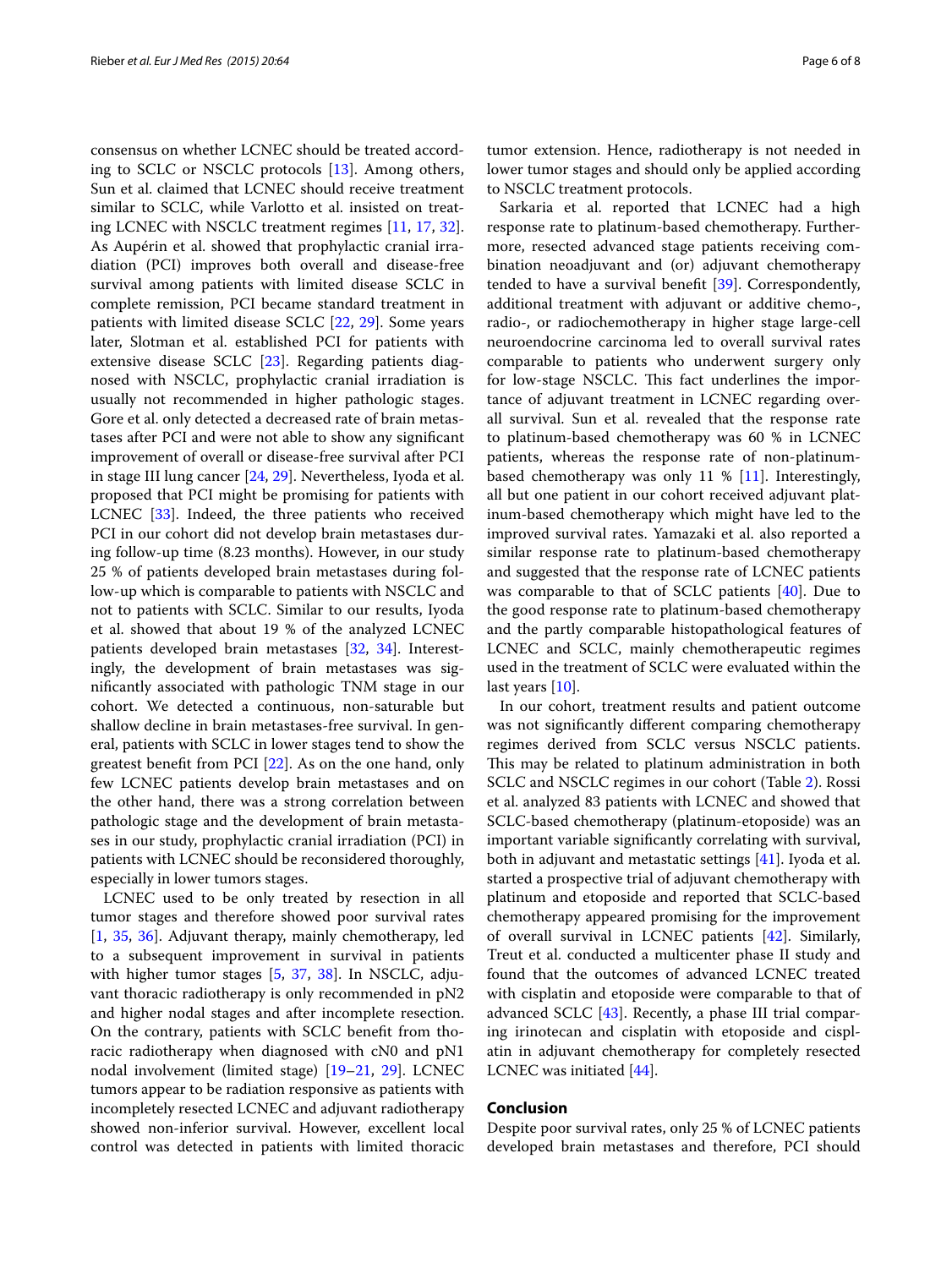not be considered a standard component of LCNEC treatment regimes. Adjuvant or additive therapy according to the current German S3-guideline in higher stage large-cell neuroendocrine carcinoma led to overall survival rates comparable to patients who underwent surgery only for low-stage NSCLC, putting emphasis on the need for most effective first-line treatments. Despite its rare occurrence, prospective multi-center trials are needed to truly evaluate the optimal multi-modal therapy for patients with LCNEC.

#### **Authors' contributions**

JR carried out the data collection, statistical analysis and drafted the manuscript, JS, AW and TM provided data and assisted with data analysis. JK and TM were responsible for systemic treatment of the patients, while FE and HH performed surgical resection of the analyzed patients. CPH and TW did radiological diagnosis. JD was responsible for radiotherapy treatment. MS and SR conceived of the study, and participated in its design and coordination and helped to draft the manuscript. All authors read and approved the final manuscript.

#### **Author details**

<sup>1</sup> Department of Radiation Oncology, University Hospital Heidelberg, Im Neuenheimer Feld 400, 69120 Heidelberg, Germany. <sup>2</sup> Heidelberg Institute of Radiation Oncology, Heidelberg, Germany.<sup>3</sup> Institute for Pathology, University Hospital Heidelberg, Im Neuenheimer Feld 224, 69120 Heidelberg, Germany. 4 Translational Research Unit, Translational Lung Research Centre Heidelberg (TLRC-H), German Centre for Lung Research (DZL), Im Neuenheimer Feld 430, 69120 Heidelberg, Germany.<sup>5</sup> Department of Thoracic Oncology, Thoraxklinik, Heidelberg University, Amalienstraße 20, 69126 Heidelberg, Germany. 6 Department of Thoracic Surgery, Thoraxklinik, Heidelberg University, Amalienstraße 20, 69126 Heidelberg, Germany.<sup>7</sup> Department of Diagnostic and Interventional Radiology with Nuclear Medicine, Thoraxklinik gGmbH, University Hospital Heidelberg, Heidelberg, Germany. 8 Department of Diagnostic and Interventional Radiology, University Hospital Heidelberg, Heidelberg, Germany.

#### **Acknowledgements**

We acknowledge financial support by Deutsche Forschungsgemeinschaft and Ruprecht-Karls-Universität Heidelberg within the funding programme Open Access Publishing.

This work was supported by the Medical Faculty of Heidelberg University providing a research grant for JR.

#### **Compliance with ethical guidelines**

#### **Competing interests**

The authors declare that they have no competing interests.

Received: 26 May 2015 Accepted: 3 August 2015 Published online: 14 August 2015

#### **References**

- <span id="page-6-0"></span>1. Jiang SX, Kameya T, Shoji M, Dobashi Y, Shinada J, Yoshimura H (1998) Large cell neuroendocrine carcinoma of the lung: a histologic and immunohistochemical study of 22 cases. Am J Surg Pathol 22:526–537
- <span id="page-6-1"></span>2. Takei H, Asamura H, Maeshima A, Suzuki K, Kondo H, Niki T et al (2002) Large cell neuroendocrine carcinoma of the lung: a clinicopathologic study of eighty-seven cases. J Thorac Cardiovasc Surg 124:285–292
- 3. Battafarano RJ, Fernandez FG, Ritter J, Meyers BF, Guthrie TJ, Cooper JD et al (2005) Large cell neuroendocrine carcinoma: an aggressive form of non-small cell lung cancer. J Thorac Cardiovasc Surg 130:166–172
- 4. Kinoshita T, Yoshida J, Ishii G, Aokage K, Hishida T, Nagai K (2013) The differences of biological behavior based on the clinicopathological data

between resectable large-cell neuroendocrine carcinoma and small-cell lung carcinoma. Clin Lung Cancer 14:535–540

- <span id="page-6-2"></span>5. Veronesi G, Morandi U, Alloisio M, Terzi A, Cardillo G, Filosso P et al (2006) Large cell neuroendocrine carcinoma of the lung: a retrospective analysis of 144 surgical cases. Lung Cancer 53:111–115
- <span id="page-6-3"></span>6. Asamura H (2011) Identity, similarity, and difference between large cell neuroendocrine carcinoma and small cell carcinoma. J Thorac Oncol 6:1774 **(author reply 1776)**
- 7. Iyoda A, Baba M, Hiroshima K, Saitoh H, Moriya Y, Shibuya K et al (2004) Imprint cytologic features of pulmonary large cell neuroendocrine carcinoma: comparison with classic large cell carcinoma. Oncol Rep 11:285–288
- 8. Sun L, Sakurai S, Sano T, Hironaka M, Kawashima O, Nakajima T (2009) High-grade neuroendocrine carcinoma of the lung: comparative clinicopathological study of large cell neuroendocrine carcinoma and small cell lung carcinoma. Pathol Int 59:522–529
- <span id="page-6-4"></span>9. Eichhorn F, Dienemann H, Muley T, Warth A, Hoffmann H (2015) Predictors of survival after operation among patients with large cell neuroendocrine carcinoma of the lung. Ann Thorac Surg 99:983–989
- <span id="page-6-5"></span>10. Igawa S, Watanabe R, Ito I, Murakami H, Takahashi T, Nakamura Y et al (2010) Comparison of chemotherapy for unresectable pulmonary highgrade non-small cell neuroendocrine carcinoma and small-cell lung cancer. Lung Cancer 68:438–445
- <span id="page-6-6"></span>11. Sun J-M, Ahn M-J, Ahn JS, Um S-W, Kim H, Kim HK et al (2012) Chemotherapy for pulmonary large cell neuroendocrine carcinoma: similar to that for small cell lung cancer or non-small cell lung cancer? Lung Cancer 77:365–370
- 12. Gollard R, Jhatakia S, Elliott M, Kosty M (2010) Large cell/neuroendocrine carcinoma. Lung Cancer 69:13–18
- <span id="page-6-7"></span>13. Iyoda A, Makino T, Koezuka S, Otsuka H, Hata Y (2014) Treatment options for patients with large cell neuroendocrine carcinoma of the lung. Gen Thorac Cardiovasc Surg 62:351–356
- <span id="page-6-8"></span>14. Jones MH, Virtanen C, Honjoh D, Miyoshi T, Satoh Y, Okumura S et al (2004) Two prognostically significant subtypes of high-grade lung neuroendocrine tumours independent of small-cell and large-cell neuroendocrine carcinomas identified by gene expression profiles. Lancet 363:775–781
- <span id="page-6-9"></span>15. Hiroshima K, Iyoda A, Shida T, Shibuya K, Iizasa T, Kishi H et al (2006) Distinction of pulmonary large cell neuroendocrine carcinoma from small cell lung carcinoma: a morphological, immunohistochemical, and molecular analysis. Mod Pathol 19:1358–1368
- <span id="page-6-10"></span>16. Ullmann R, Petzmann S, Sharma A, Cagle PT, Popper HH (2001) Chromosomal aberrations in a series of large-cell neuroendocrine carcinomas: unexpected divergence from small-cell carcinoma of the lung. Hum Pathol 32:1059–1063
- <span id="page-6-11"></span>17. Varlotto JM, Medford-Davis LN, Recht A, Flickinger JC, Schaefer E, Zander DS et al (2011) Should large cell neuroendocrine lung carcinoma be classified and treated as a small cell lung cancer or with other large cell carcinomas? J Thorac Oncol 6:1050–1058
- <span id="page-6-12"></span>18. Gridelli C, Rossi A, Airoma G, Bianco R, Costanzo R, Daniele B et al (2013) Treatment of pulmonary neuroendocrine tumours: state of the art and future developments. Cancer Treat Rev 39:466–472
- <span id="page-6-13"></span>19. (1998) Postoperative radiotherapy in non-small-cell lung cancer: systematic review and meta-analysis of individual patient data from nine randomised controlled trials. Lancet 352:257–263
- 20. Douillard J-Y, Rosell R, De Lena M, Riggi M, Hurteloup P, Mahe M-A (2008) Impact of postoperative radiation therapy on survival in patients with complete resection and stage I, II, or IIIA non–small-cell lung cancer treated with adjuvant chemotherapy: The Adjuvant Navelbine International Trialist Association (ANITA) Randomized Trial. Int J Radiat Oncol Biol Phys 72:695–701
- <span id="page-6-14"></span>21. Pignon J-P, Arriagada R, Ihde DC, Johnson DH, Perry MC, Souhami RL et al (1992) A meta-analysis of thoracic radiotherapy for small-cell lung cancer. N Engl J Med 327:1618–1624
- <span id="page-6-15"></span>22. Auperin A, Arriagada R, Pignon JP, Le Pechoux C, Gregor A, Stephens RJ et al (1999) Prophylactic cranial irradiation for patients with small-cell lung cancer in complete remission. Prophylactic Cranial Irradiation Overview Collaborative Group. N Engl J Med 341:476–484
- <span id="page-6-16"></span>23. Slotman B, Faivre-Finn C, Kramer G, Rankin E, Snee M, Hatton M et al (2007) Prophylactic cranial irradiation in extensive small-cell lung cancer. N Engl J Med 357:664–672